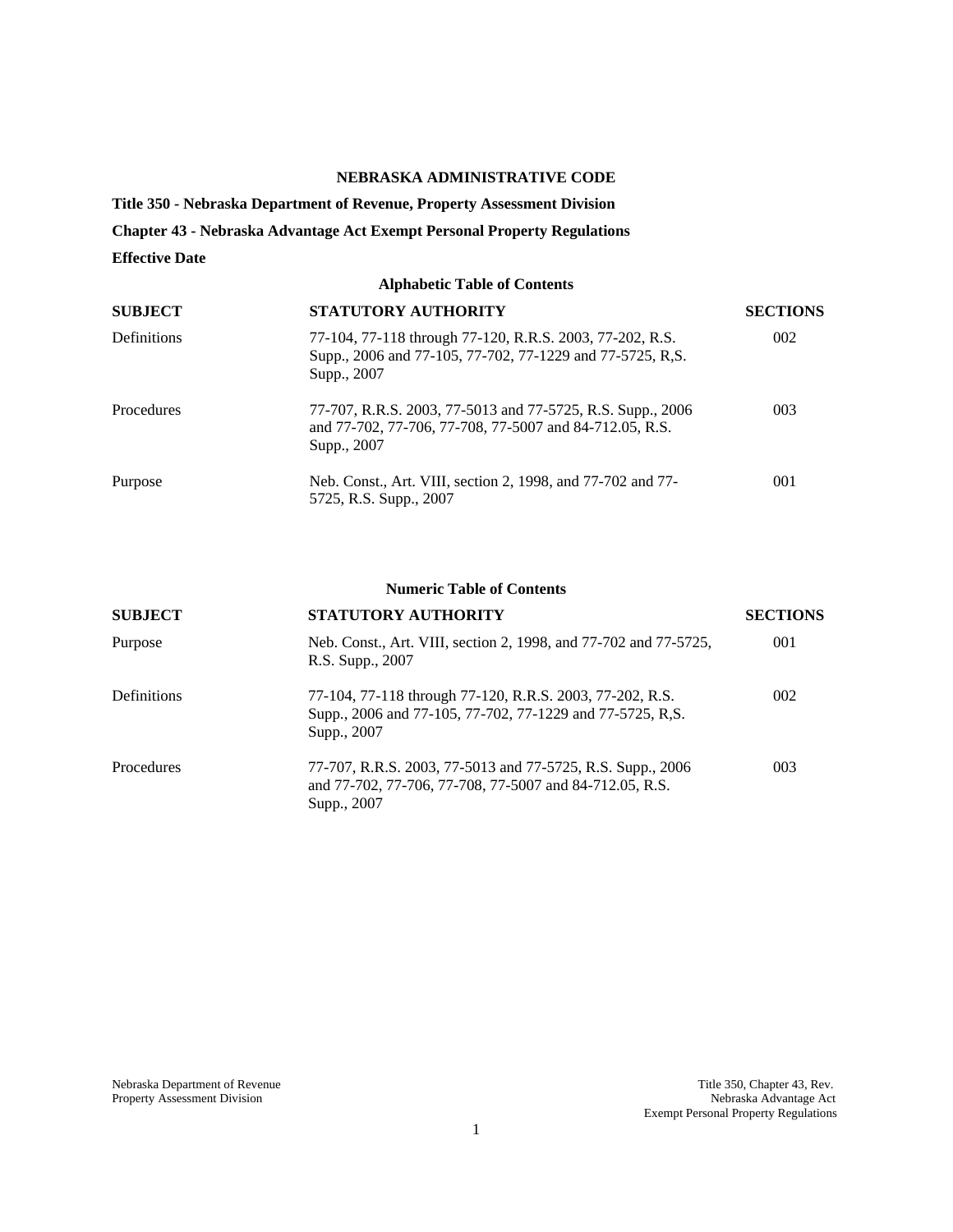# **Title 350-Nebraska Department of Revenue, Property Assessment Division Chapter 43-Nebraska Advantage Act Exempt Personal Property Regulations**

### REG 43-001 PURPOSE

001.01 These regulations govern personal property tax exemptions of certain depreciable tangible personal property as authorized by the Constitution and the Nebraska Advantage Act.

(Neb. Const., Art. VIII, section 2, 1998, and Neb. Rev. Stat. Sections 77-702 and 77-5725, R.S. Supp., 2007.)

#### REG-43-002 DEFINITIONS

002.01 Nebraska adjusted basis shall mean the adjusted basis of depreciable tangible personal property as determined under the Internal Revenue Code of 1986, as amended, as the code exists on the assessment date, increased by the total amount allowed under the code for depreciation or amortization or pursuant to an election to expense depreciable property under Section 179 of the Code, as amended. Generally, this is the original cost of the item of property and includes any cost incurred in purchasing and placing the item in service such as sales or excise taxes, freight charges, and installation and testing charges.

002.01A The Nebraska adjusted basis for depreciable tangible personal property leased by the taxpayer shall be the lessor's Nebraska Adjusted Basis in the property.

002.02 The exempt value of depreciable tangible personal property shall be the net book value of the property.

002.03 Net book value shall be the Nebraska adjusted basis of tangible personal property multiplied by the appropriate Nebraska depreciation factor.

002.04 The Nebraska depreciation factor is the percentage of the Nebraska adjusted basis that is exempt. The following table provides the depreciation factors, based on year acquired and recovery period:

Nebraska Department of Revenue Title 350, Chapter 43, Rev. Property Assessment Division Nebraska Advantage Act Exempt Personal Property Regulations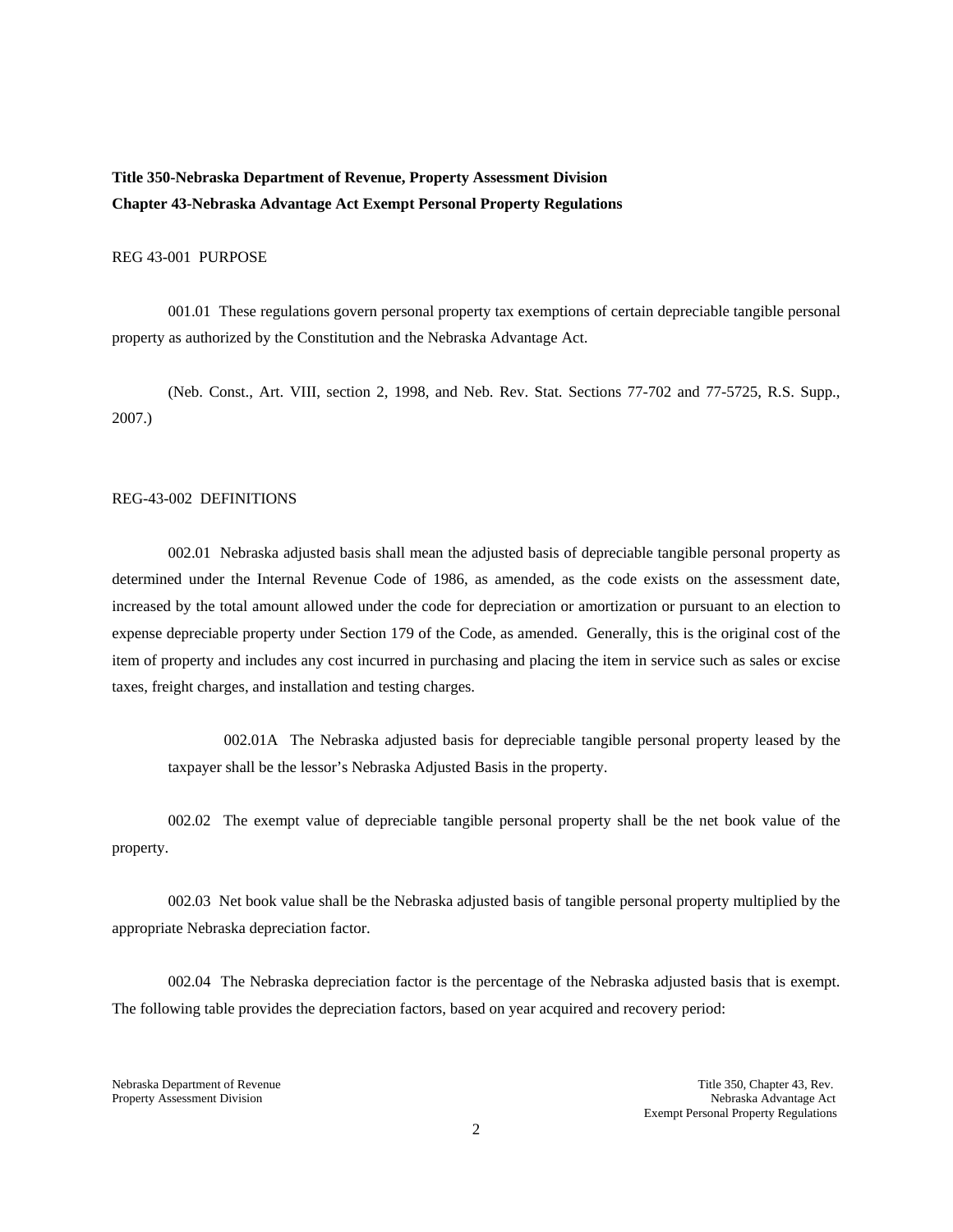002.04A In the table, the factor shown for year 1 shall be the percentage used for January 1 of the year following the year of acquisition of the property. The factor shown for year two shall be the percentage used January 1 of the second year following the year of acquisition of the property, etc. When tangible personal property becomes depreciable in a year other than the year it is acquired, it shall be subject to taxation on the first assessment date following the date it became depreciable. The net book depreciation factor for such property shall be based on the year acquired.

#### NEBRASKA DEPRECIATION FACTORS

| Year           | Recovery Period (in years) |            |        |          |       |          |  |  |  |
|----------------|----------------------------|------------|--------|----------|-------|----------|--|--|--|
|                | 3                          | $\sqrt{5}$ | $\tau$ | $10\,$   | 15    | $20\,$   |  |  |  |
| $\mathbf{1}$   | 75.00                      | 85.00      | 89.29  | 92.50    | 95.00 | 96.25    |  |  |  |
| $\sqrt{2}$     | 37.50                      | 59.50      | 70.16  | 78.62    | 85.50 | 89.03    |  |  |  |
| $\mathfrak{Z}$ | 12.50                      | 41.65      | 55.13  | 66.83    | 76.95 | 82.35    |  |  |  |
| $\overline{4}$ | $0.00\,$                   | 24.99      | 42.88  | 56.81    | 69.25 | 76.18    |  |  |  |
| 5              |                            | 8.33       | 30.63  | 48.07    | 62.32 | 70.46    |  |  |  |
| $\sqrt{6}$     |                            | $0.00\,$   | 18.38  | 39.33    | 56.09 | 65.18    |  |  |  |
| 7              |                            |            | 6.13   | 30.59    | 50.19 | 60.29    |  |  |  |
| $\,8\,$        |                            |            | 0.00   | 21.85    | 44.29 | 55.77    |  |  |  |
| $\overline{9}$ |                            |            |        | 13.11    | 38.38 | 51.31    |  |  |  |
| $10\,$         |                            |            |        | 4.37     | 32.48 | 46.85    |  |  |  |
| $11\,$         |                            |            |        | $0.00\,$ | 26.57 | 42.38    |  |  |  |
| 12             |                            |            |        |          | 20.67 | 37.92    |  |  |  |
| 13             |                            |            |        |          | 14.76 | 33.46    |  |  |  |
| 14             |                            |            |        |          | 8.86  | 29.00    |  |  |  |
| 15             |                            |            |        |          | 2.95  | 24.54    |  |  |  |
| 16             |                            |            |        |          | 0.00  | 20.08    |  |  |  |
| 17             |                            |            |        |          |       | 15.62    |  |  |  |
| 18             |                            |            |        |          |       | 11.15    |  |  |  |
| 19             |                            |            |        |          |       | 6.69     |  |  |  |
| $20\,$         |                            |            |        |          |       | 2.23     |  |  |  |
| 21             |                            |            |        |          |       | $0.00\,$ |  |  |  |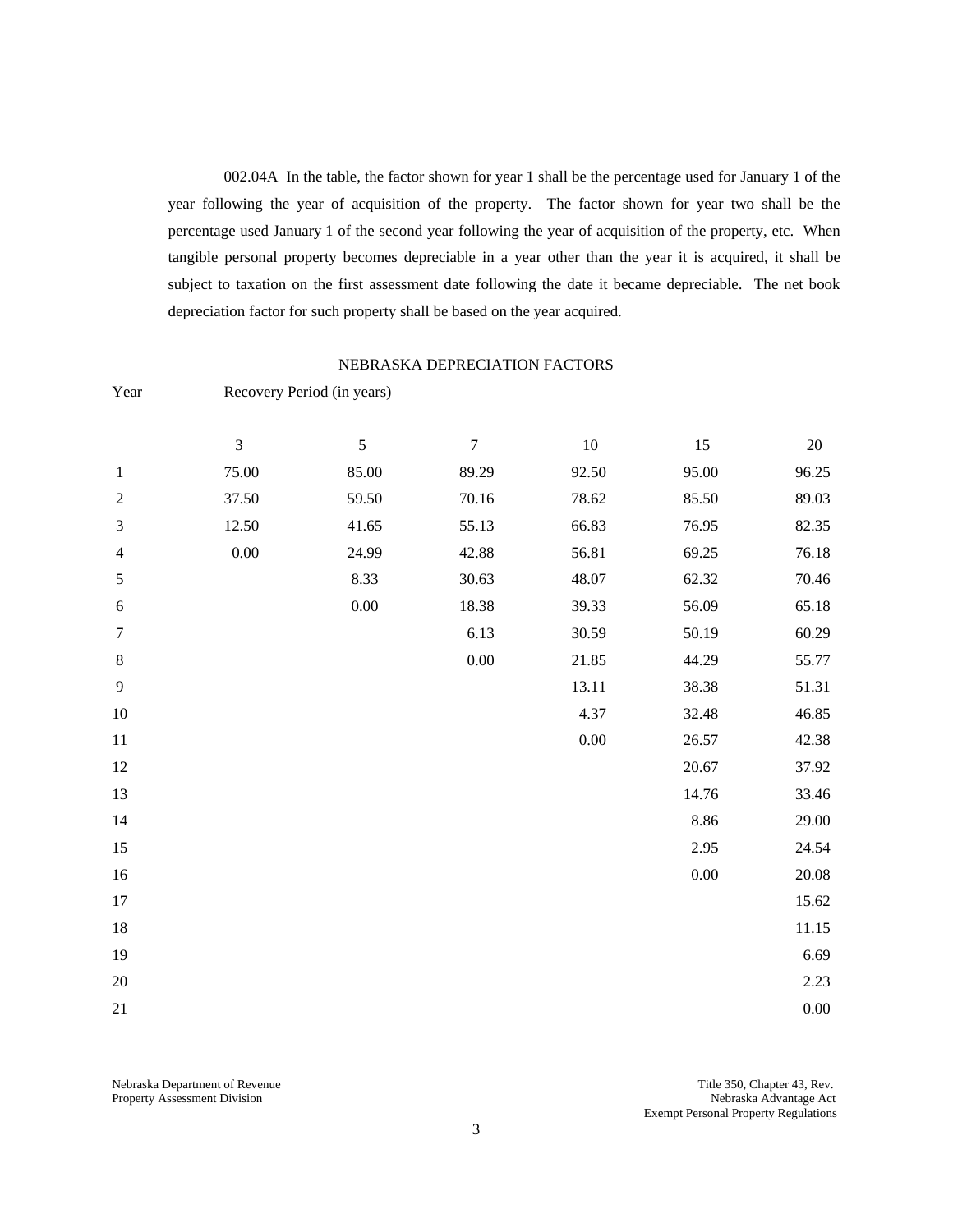002.05 Recovery period is the period over which the Nebraska adjusted basis of tangible personal property will be depreciated for property tax purposes. The applicable recovery period shall be determined as follows:

002.05A Three-year property shall include property with a class life of four years or less;

002.05B Five-year property shall include property with a class life of more than four years and less than ten years;

002.05C Seven-year property shall include property with a class life of ten years or more but less than 16 years;

002.05D Ten-year property shall include property with a class life of 16 years or more but less than 20 years;

002.05E Fifteen-year property shall include property with a class life of 20 years or more but less than 25 years; and

002.05F Twenty-year property shall include property with a class life of 25 years or more.

002.06 Class life shall be based upon the anticipated useful life of a class of property and shall be determined by the Property Tax Administrator under the Internal Revenue Code, as the code exists on the assessment date. When necessary, the Property Tax Administrator will establish the appropriate class life for a class of property.

002.07 Purchase shall include taking by sale, discount, negotiation, or any other transaction for value creating an interest in property except liens. Purchase shall not include transfers for stock or other ownership interests upon creation, dissolution, or any other income tax-free reorganization of any corporation, partnership, trust, or other entity.

002.08 Date acquired shall be the date the owner acquired the property, except that for property transferred as a gift or devise or as part of a transaction which is not a purchase, the date acquired shall be the acquisition date of the previous owner.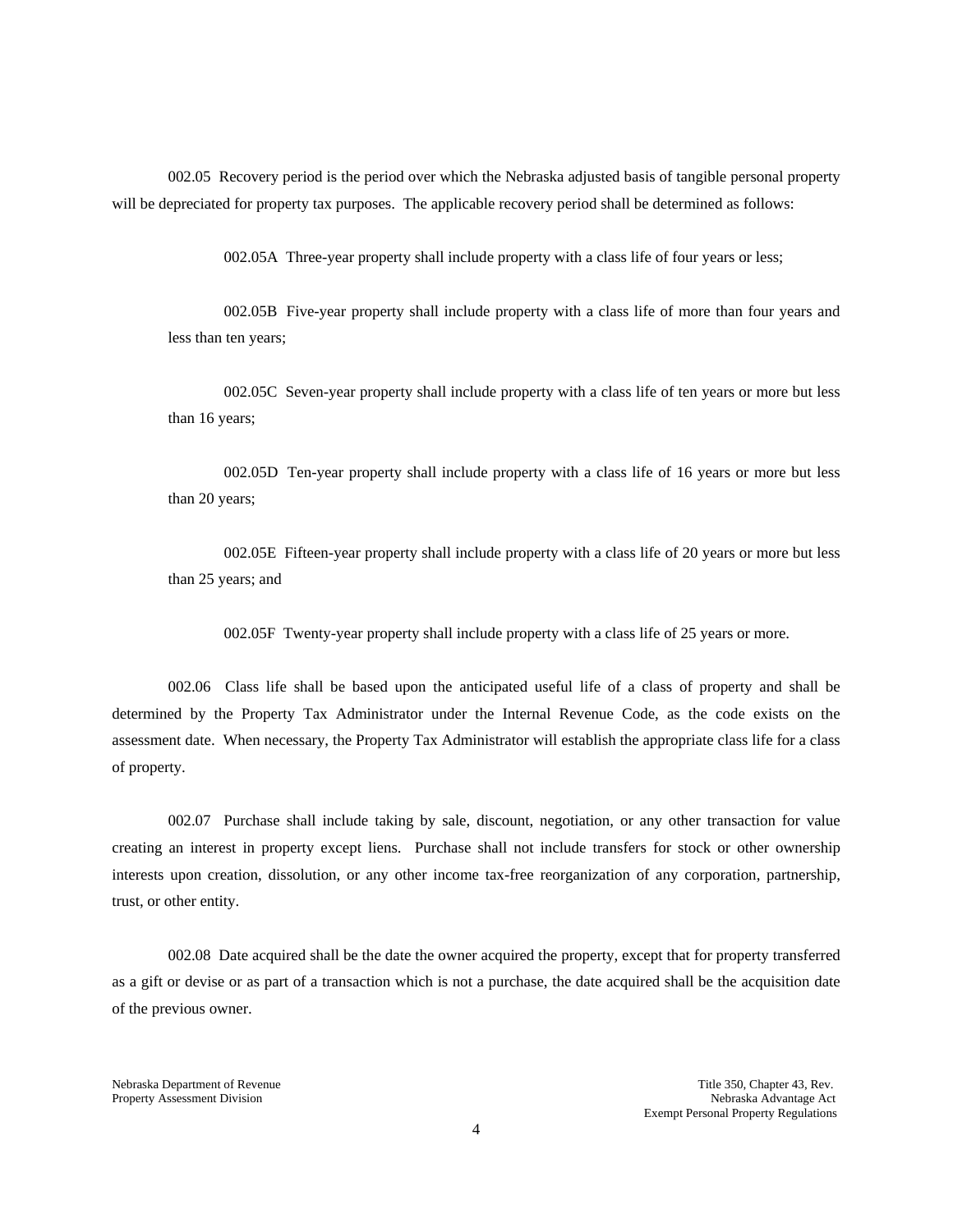002.09 Greater portion of the calendar year shall mean 50 percent or more of the tax year for which the property is assessed.

002.10 Omitted property shall mean all depreciable tangible personal property which has not been reported to the Tax Commissioner on the Claim for Personal Property Exemption, Form 5725X. Omitted property shall also mean depreciable tangible personal property which was not reported to the county assessor on the personal property return.

002.11 Failure to file shall mean that a taxpayer has failed to timely file a Claim for Personal Property Exemption, Form 5725X.

002.12 Qualified personal property shall mean:

002.12A Depreciable turbine powered aircraft purchased or leased after the application date, except when any such aircraft has been used during the tax year for which an exemption is sought for fundraising or the transportation of an elected official during the prior year of the tax year for which an exemption is sought..

002.12B Depreciable computer systems used for business information processing which require environmental controls of temperature and power and which are capable of simultaneously supporting more than one transaction and more than one user, such as the computers in a data center or consolidated processing activity center, plus certain depreciable peripheral components which require environmental controls of temperature and power connected to such computers.

> 002.12B(1)(a) Depreciable computer systems shall mean the hardware and software of a computer system made up of equipment that is interconnected, with the following characteristics:

 $002.12B(1)(a)(1)$  It is capable of executing many programs concurrently;

 $002.12B(1)(a)(2)$  It is capable of supporting more than one user;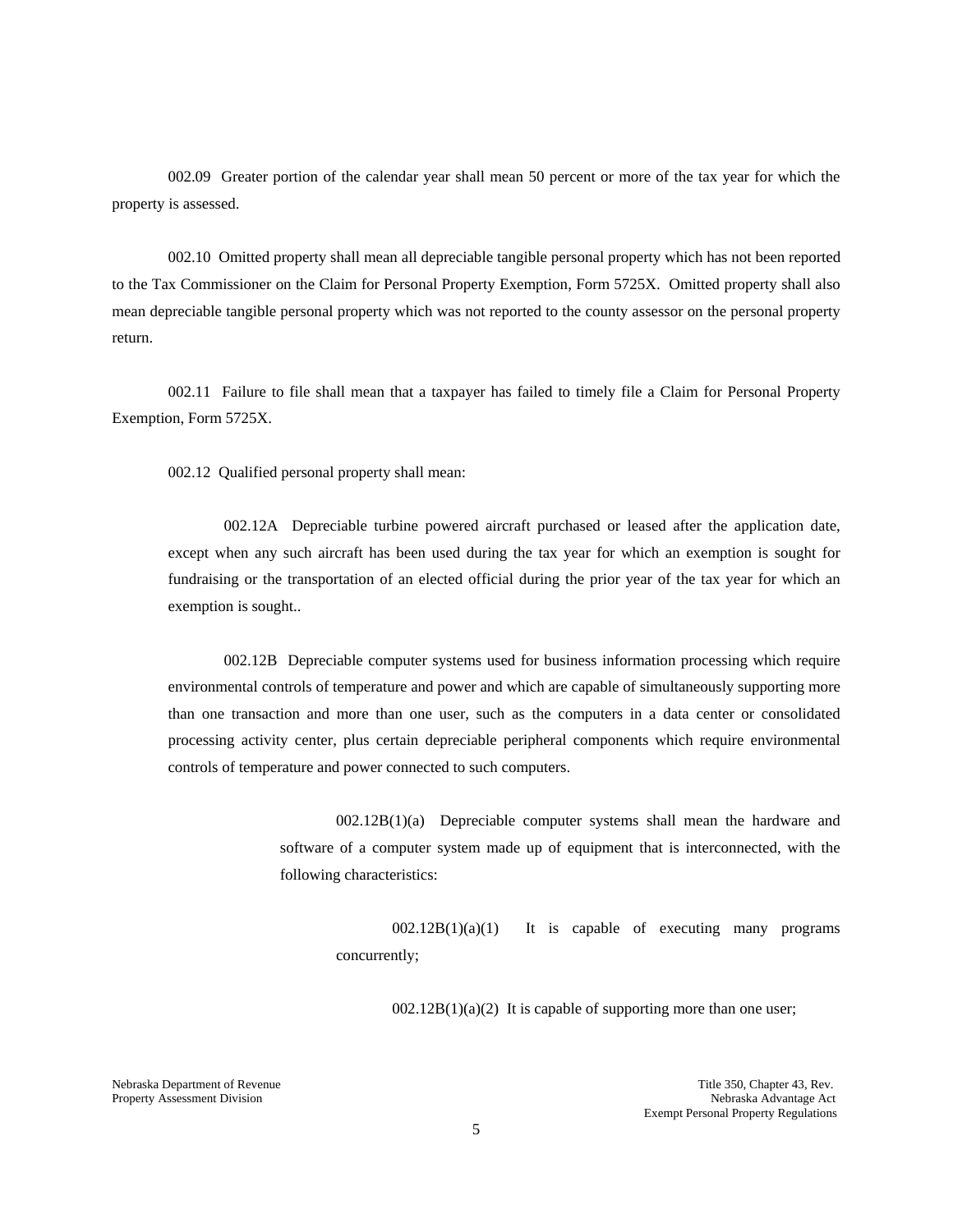$002.12B(1)(a)(3)$  It off loads the input/output processing to peripheral channels;

 $002.12B(1)(a)(4)$  It has multiple ports into memory devices;

 $002.12B(1)(a)(5)$  It has subsystems of the system's peripherals that can handle the transaction overhead to free up the central processing unit to do data processing, such as computing balances in customer records, or adding and subtracting amounts from inventory;

 $002.12B(1)(a)(6)$  It has additional peripherals designed to detect and correct errors through continuous monitoring for failure; and

 $002.12B(1)(a)(7)$  It is highly scalable for expansion by adding processors to systems or by adding systems in clusters.

002.12C Depreciable computer peripheral components shall be limited to additional memory units, tape drives, disk drives, power supplies, cooling units, and communication controllers. These peripherals shall directly communicate with the central processing unit of the qualifying computer system and require environmental controls of temperature, and power.

002.12D Depreciable tangible personal property located in a single project and is involved directly in the manufacture or processing of agricultural products.

002.12E Depreciable tangible personal property used in a distribution facility that is used to store or move products, such as conveyors, forklifts, shelving, storage racks.

002.13 Agricultural products shall mean those products that are grown or raised in an agricultural operation and the products that are further manufactured or processed from such products that are not yet ready for use by the final consumer.

002.14 Environmental controls of temperature and power shall mean that the computer and peripheral components are located in a temperature controlled environment which is capable of being sustained within the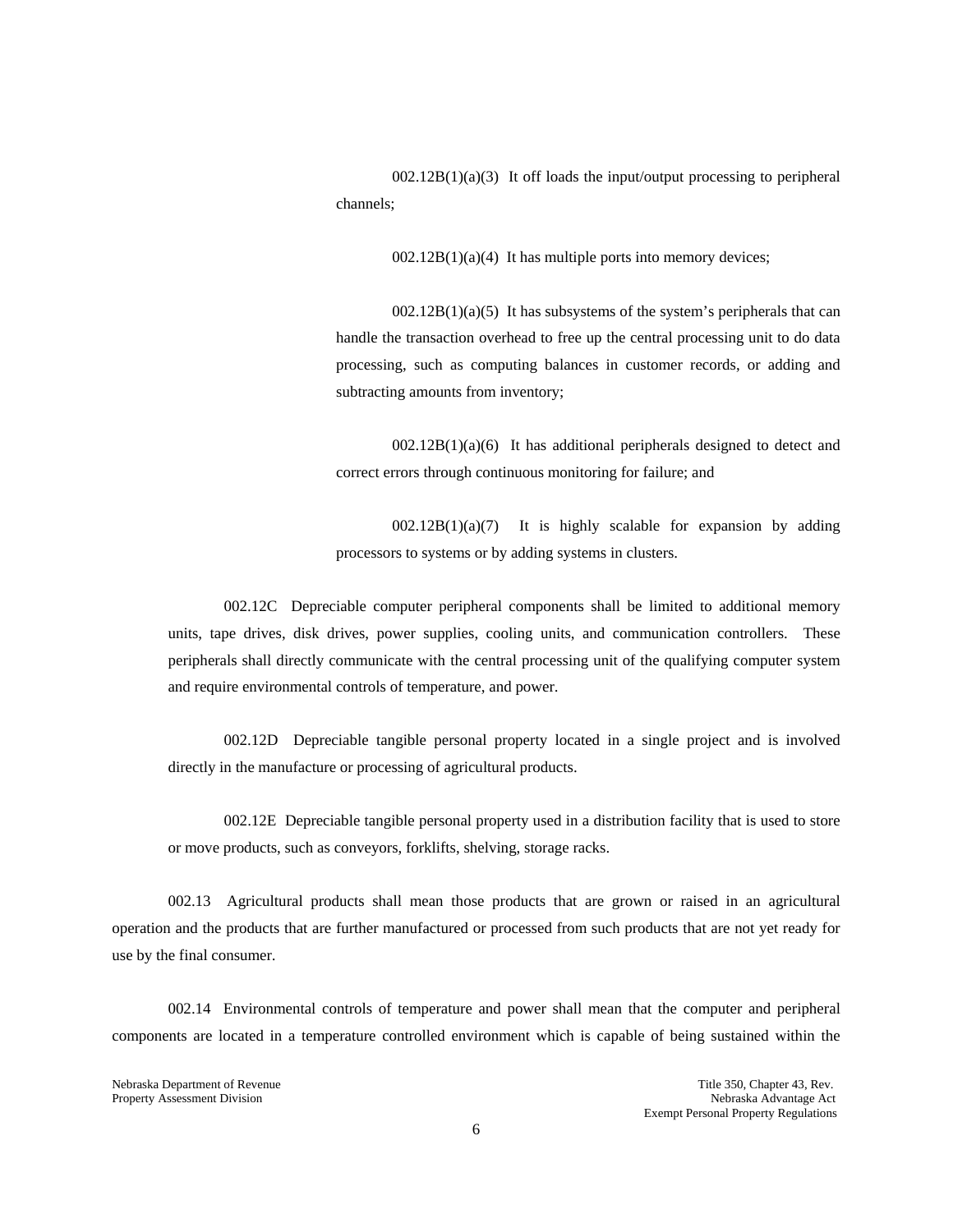manufacturer's specifications, independent from the ambient conditions of the surrounding work area. The power controls must be designed to maintain controlled levels of voltage within the limits prescribed by the manufacturer.

002.15 Application date shall mean the date the application was filed with the Tax Commissioner for the purpose of utilizing the tax incentives under the Nebraska Advantage Act.

002.16 Agreement date shall mean the date of the agreement between the taxpayer and the Tax Commissioner wherein the taxpayer is authorized to use the incentives contained in the Nebraska Advantage Act.

002.17 Form 5725X shall mean a form prescribed by the Tax Commissioner, which is used to claim an exemption from property taxes for qualified depreciable tangible personal property defined in REG-43-002.12.

(Neb. Rev. Stat. Sections 77-104, 77-118 through 77-120, R.R.S. 2003, Neb. Rev. Stat. Section 77-202, R.S. Supp., 2006 and Neb. Rev. Stat. Sections 77-105, 77-702, 77-1229 and 77-5725, R.S. Supp., 2007.)

#### REG-43-003 PROCEDURES

003.01 Taxpayer Filing Responsibilities.

003.01A Any taxpayer who has signed an agreement with the Tax Commissioner under the Nebraska Advantage Act, upon qualifying for the exemption from certain personal property taxes, shall file a Claim for Nebraska Personal Property Exemption, Form 5725X, and any applicable schedules with the Tax Commissioner.

003.01A(1) The taxpayer shall file the Form 5725X and Nebraska Schedule I in order to receive the exemption from personal property tax on turbine powered aircraft. The Form 5725X and supporting schedule may be filed after the agreement date and before meeting the required levels of investment and employment pursuant to the agreement. All turbine powered aircraft used in connection with the project and purchased after the application date may be claimed for exemption in the year following the date of acquisition.

Nebraska Department of Revenue Title 350, Chapter 43, Rev.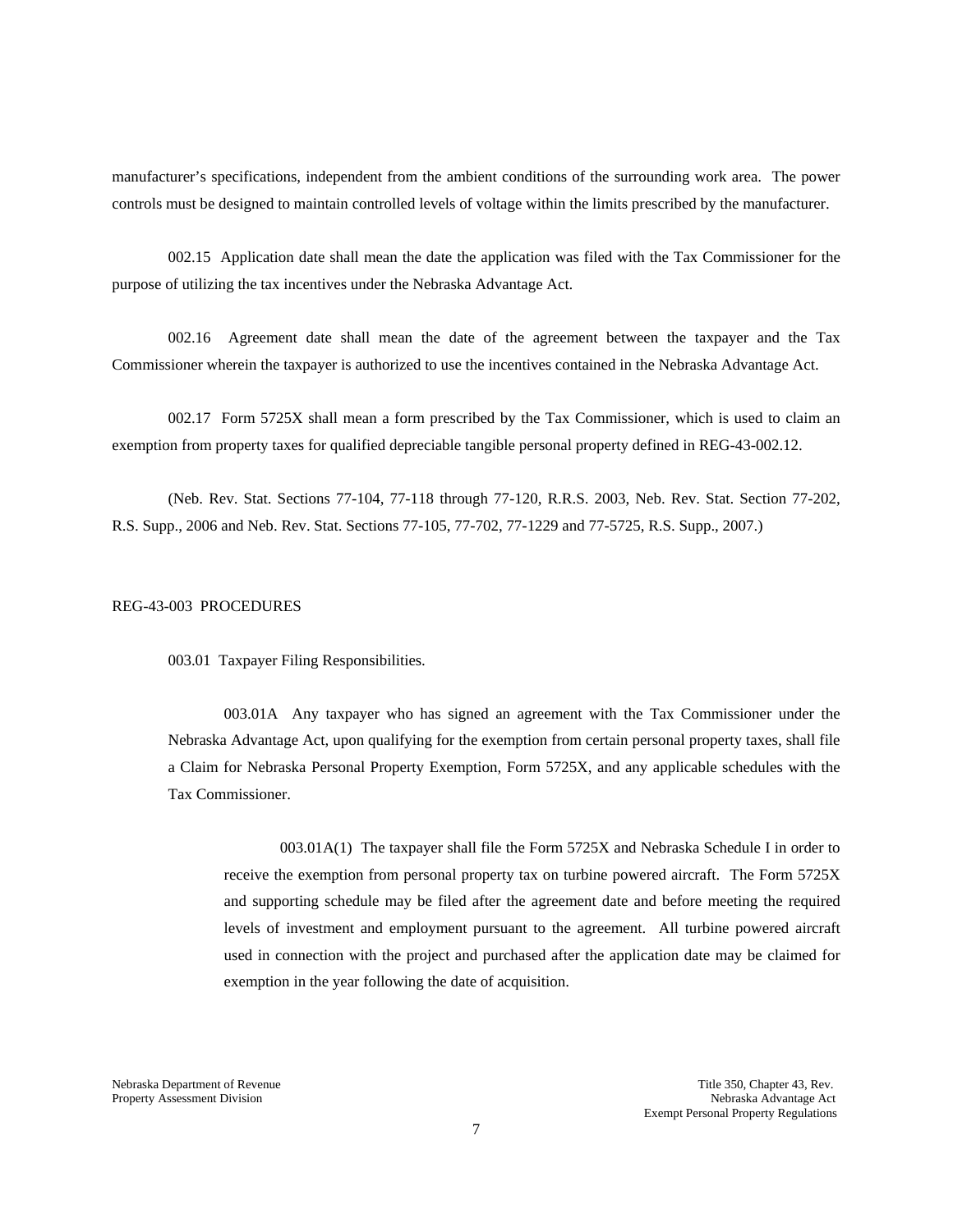003.01A(2) The taxpayer shall file the Form 5725X and the applicable Nebraska Schedules II, III or IV in order to receive the exemption from personal property tax on depreciable computer systems, certain depreciable peripheral components connected to such computer systems depreciable personal property involved directly with the manufacturing or processing of agricultural products and depreciable personal property in a distribution facility. The Form 5725X and supporting schedules may be filed after meeting the required levels of investment and employment pursuant to the agreement. Such depreciable tangible personal property purchased after the application date may be claimed for exemption in the year following of the year in which the required levels of investment and employment were met.

003.01A(2)(a) Depreciable turbine powered aircraft shall be eligible for exemption for ten years beginning with the next January 1 following the date of acquisition.

003.01A(2)(b) Depreciable computer systems, certain depreciable peripheral components connected to such computer systems, depreciable personal property involved directly with the manufacturing or processing of agricultural products and depreciable personal property used to store or move products in a distribution facility shall be eligible for exemption for ten years beginning with the next January 1 following the year the required levels of investment and employment were met.

003.01B In order to receive the property tax exemption allowed pursuant to REG-43- 003.01A(2)(a) and 43-003.01A(2)(b), the taxpayer shall annually file a claim for exemption on prescribed forms, with the Property Tax Administrator on or before May 1. Copies of the forms shall also be filed on or before May 1 with the county assessor of each county in which a project is located. Failure to timely file such forms with the Tax Commissioner, shall constitute a waiver of the exemption for that year.

003.01B(1) A separate claim for exemption must be filed for each project and in each county in which the property is claimed to be exempt.

003.01B(2) Each item of personal property for which an exemption is sought shall be listed on the appropriate forms.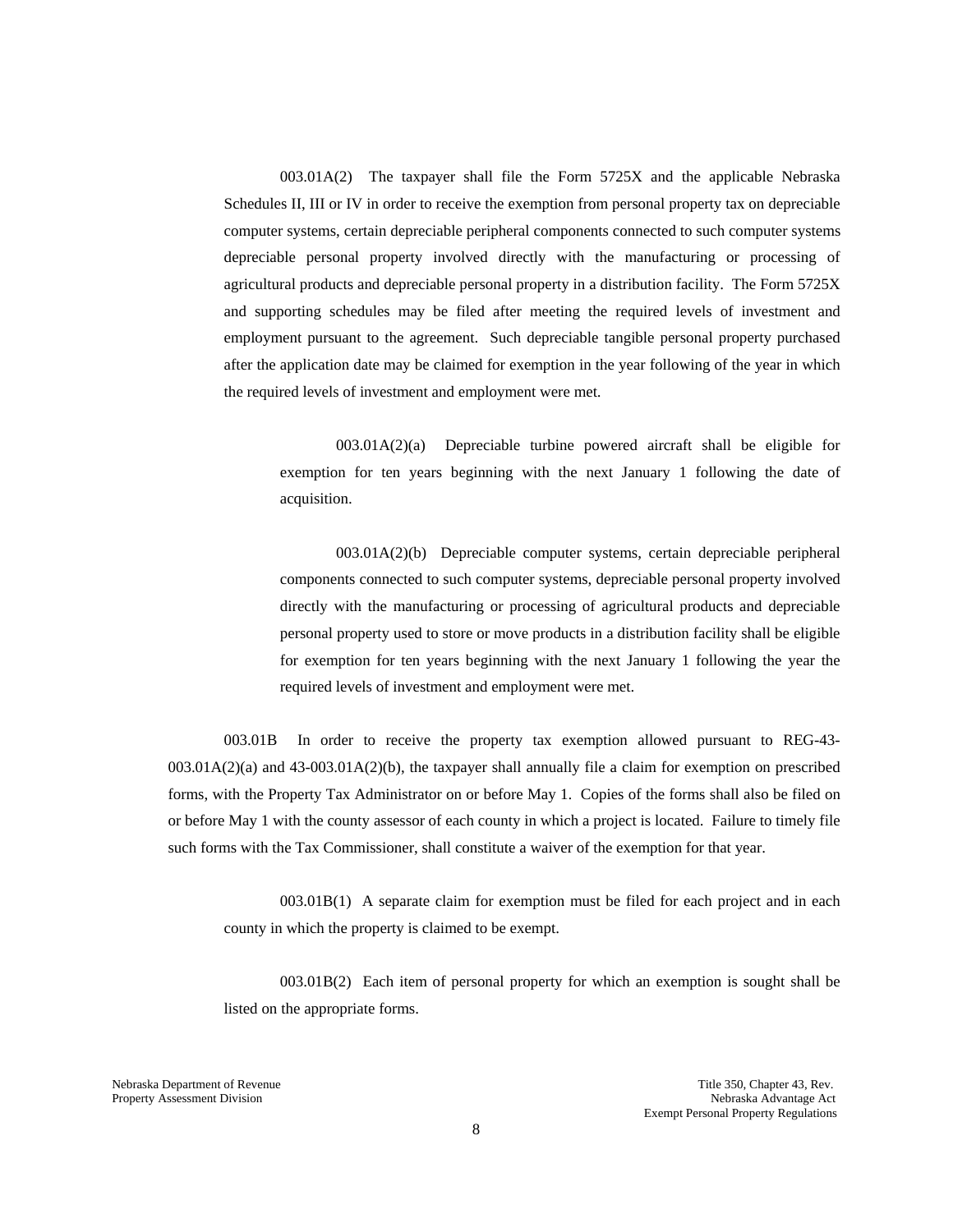003.01B(3) Each item of personal property acquired for a particular project shall be listed on the Form 5725X and supporting schedules for that project.

003.01B(4) All supporting schedules shall be completed using the information and table provided in REG-43-002.

003.01C No extension in time shall be granted for filing the Form 5725X and supporting schedules. The Form 5725X and supporting schedules shall be considered filed on time if correctly completed, signed, and postmarked by the U.S. Post Office on or before May 1. If May 1 falls on a Saturday, Sunday, or legal holiday, the next business day shall be the final filing date.

003.01D No amendments to the Form 5725X and supporting schedules shall be allowed for omitted property not reported by May 1. All amendments to the Form 5725X and supporting schedules shall be filed on or before May 1.

003.01E There shall be no changes made in the prescribed forms issued by the Tax Commissioner without first obtaining written permission for such changes from the Tax Commissioner. Changes include, but are not limited to, copy arrangements, spacing, color of ink and order or sort of date. The foregoing does not apply to typeface unless the alteration of the typeface alters the spacing.

003.01F The taxpayer shall on or before May 1, file a personal property return with the assessor for all taxable tangible personal property in a project. See, Personal Property Regulations, Chapter 20. The taxpayer shall on or before May 1, also file the Form 5725X and supporting schedules with the county assessor showing the items of tangible personal property for which an exemption is being claimed. The tangible personal property claimed for exemption shall not be listed or commingled with the taxable tangible personal property on the personal property return.

003.02 Tax Commissioner's Powers and Duties.

003.02A The contents of any application for benefits filed with the Department of Revenue and all supporting information shall be confidential, except for the name of the taxpayer, the location of the project, the amounts of increased employment and investment, and the information required to be reported by Neb. Rev. Stat. Sections 77-5731 and 77-5734.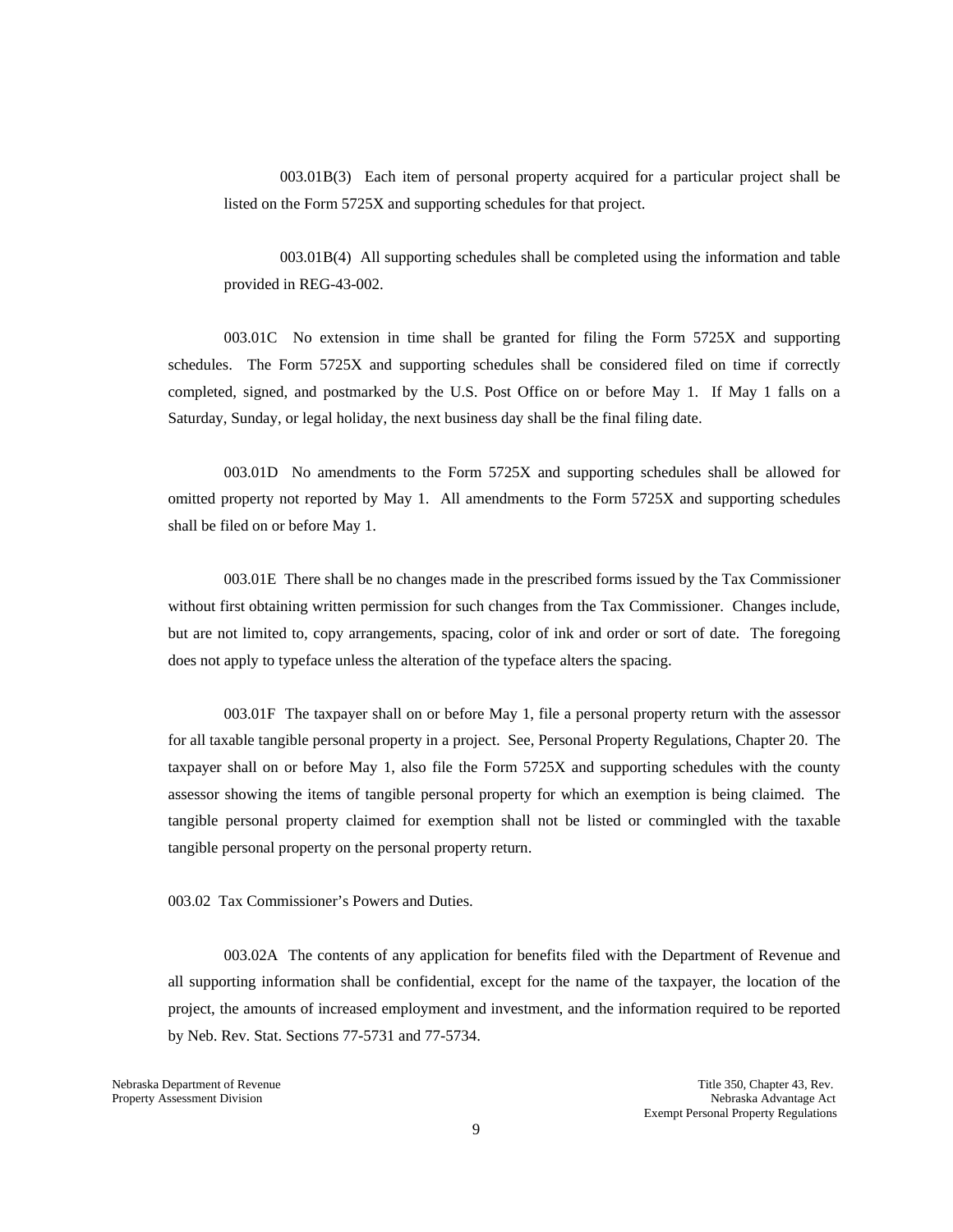003.02B The Tax Commissioner shall determine the qualification of each item claimed for exemption on the Form 5725X and supporting schedules. For purposes of determining the eligibility of items of depreciable tangible personal property for exemption, the Tax Commissioner is limited to the question of whether the personal property claimed on the Form 5725X and supporting schedules falls within the classes of qualified property pursuant to REG-43-002.12.

003.02B(1) The determination of whether a taxpayer is eligible to obtain exemption for personal property based upon meeting the required levels of investment and employment is the responsibility of the Tax Commissioner.

003.02C The Tax Commissioner shall, on or before August 10, certify to the taxpayer and to the affected assessor his or her determination as to the approval or denial of the exemption for the various items of personal property submitted by the taxpayer on the Form 5725X and supporting schedules. The notice of determination shall be sent to the taxpayer and assessor by certified mail with a return receipt.

003.02D In determining the qualification of property for exemption, the Tax Commissioner or his or her duly authorized representative may administer oaths, compel the attendance of witnesses, and require the production of records as may be necessary for the performance of his or her responsibilities.

003.02E In order to determine the qualification of property for exemption, the Tax Commissioner or his or her duly authorized representative may make an investigation, examination, and inspection of the property at the location of the project as set out in the taxpayer's claim.

003.03 Assessor's Responsibilities

003.03A Upon receiving the notice of determination from the Tax Commissioner the assessor shall immediately adjust the taxable value on the personal property tax return filed pursuant to REG-43- 003.01F, to reflect each item of tangible personal property disapproved for exemption.

003.03A(1) If it is discovered that personal property which was reported on the Form 5725X and supporting schedules was denied an exemption by the Tax Commissioner, such